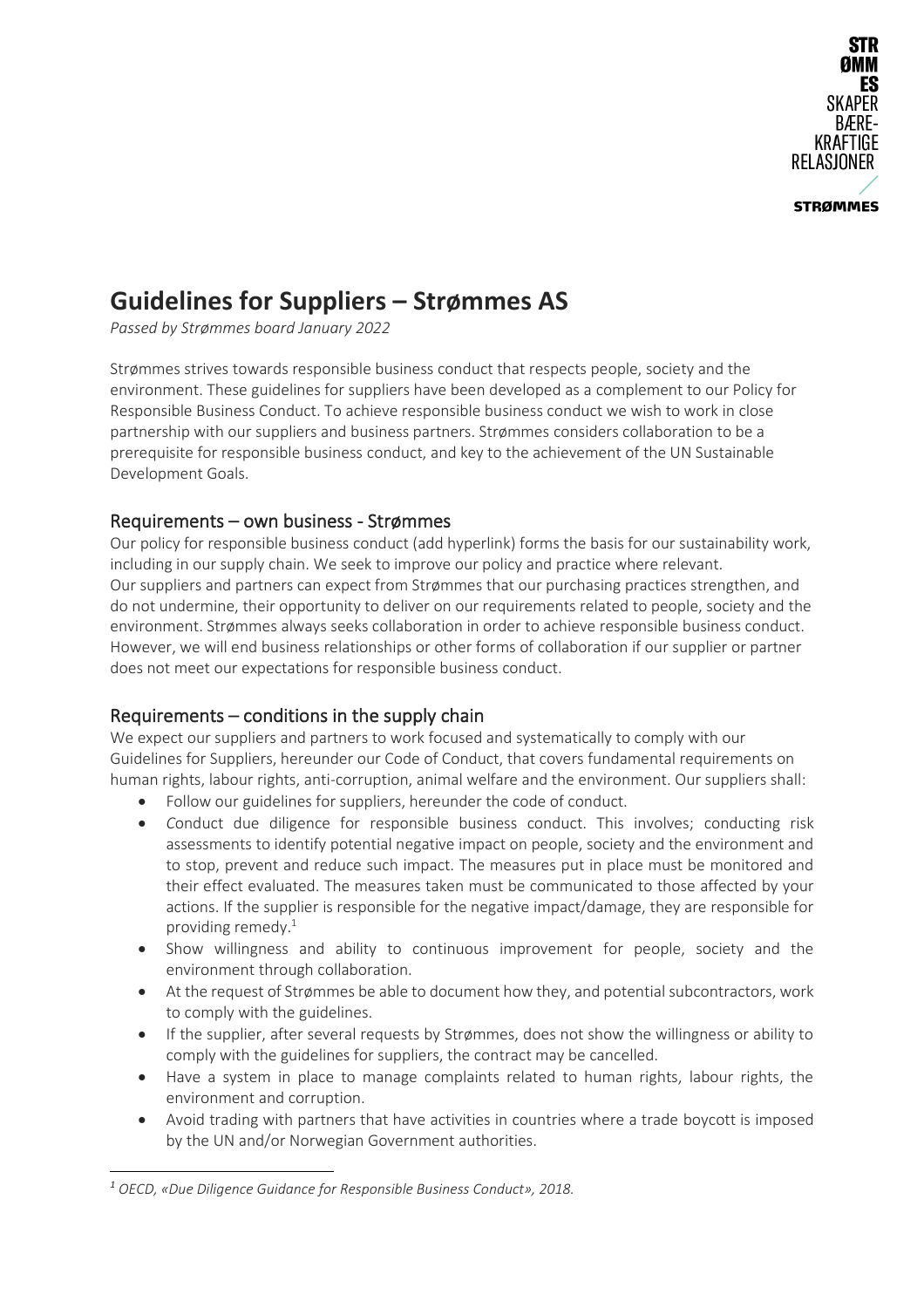

## Expected follow-up and guidance by Strømmes

(*Clarify what type/level of follow-up your supplier may expect)*

At the request of Strømmes the supplier must be able to document how they, and any potential subcontractors, work to comply with the Guidelines for Suppliers. This may be done through follow-up meetings and/or mapping of conditions in the supply chain. Should Strømmes request an assessment of subcontractors' compliance with the Guidelines, the supplier is required to provide the name and contact details of subcontractors.

## Principles for responsible business conduct (Code of Conduct)

These principles for responsible business conduct are based on UN and ILO conventions and provide minimum, not maximum standards. The relevant legal framework at the place of production shall be respected. Where national laws and regulations address the same subjects as these guidelines, the most stringent shall apply.

## 1. Forced and compulsory labour (ILO Conventions Nos. 29 and 105)

1.1. There shall be no forced, bonded or involuntary prison labour.

1.2. Workers shall not be required to lodge deposits or identity papers with their employer and shall be free to leave their employer after reasonable notice.

## 2. Freedom of Association and the Right to Collective Bargaining (ILO Conventions Nos. 87, 98, 135 and 154)

2.1. Workers, without distinction, shall have the right to join or form trade unions of their own choosing and to bargain collectively. The employer shall not interfere with, obstruct, the formation of unions or collective bargaining.

2.2 Workers' representatives shall not be discriminated and shall have access to carry out their representative functions in the workplace.

2.3 Where the right to freedom of association and/or collective bargaining is restricted under law, the employer shall facilitate, and not hinder, the development of alternative forms of independent and free workers representation and negotiations.

## 3. Child Labour (UN Convention on the Rights of the Child, ILO Conventions Nos. 138, 182 and 79, and ILO Recommendation No. 146)

3.1. The minimum age for workers shall not be less than 15 and comply with the national minimum age for employment, or; the age of completion of compulsory education, whichever of these is higher. If local minimum is set at 14 years in accordance with developing country exceptions under ILO Convention 138, this lower age may apply.

3.3. There shall be no recruitment of child labour defined as any work performed by a child younger than the age(s) specified above.

3.4. No person under the age of 18 shall be engaged in labour that is hazardous to their health, safety or morals, including night work.

3.5. Policies and procedures for remediation of child labour prohibited by ILO conventions no. 138 and 182, shall be established, documented, and communicated to personnel and other interested parties. Adequate support shall be provided to enable such children to attend and complete compulsory education.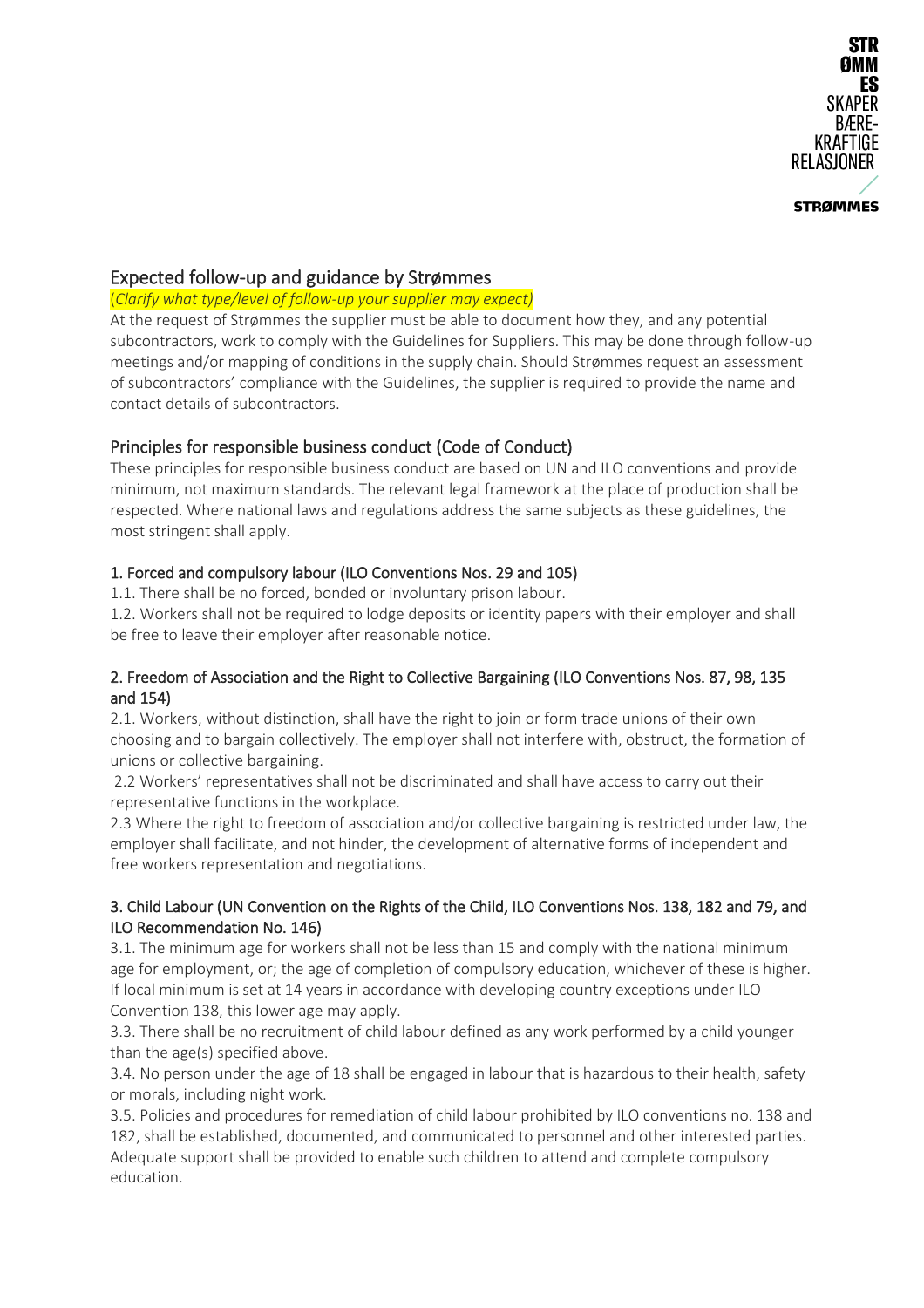

## 4. Discrimination (ILO Conventions Nos. 100 and 111 and the UN Convention on Discrimination Against Women)

4.1. There shall be no discrimination at the workplace in hiring, compensation, access to training, promotion, termination or retirement based on ethnic background, caste, religion, age, disability, gender, marital status, sexual orientation, union membership or political affiliation.

4.2. Measures shall be established to protect workers from sexually intrusive, threatening, insulting or exploitative behavior, and from discrimination or termination of employment on unjustifiable grounds, e.g. marriage, pregnancy, parenthood or HIV status.

## 5. Harsh or Inhumane Treatment (UN Covenant on Civil and Political Rights, Art. 7)

5.1. Physical abuse or punishment, or threats of physical abuse, sexual or other harassment and verbal abuse, as well as other forms of intimidation, is prohibited.

## 6. Health and Safety (ILO Convention No. 155 and ILO Recommendation No. 164)

6.1. The working environment shall be safe and hygienic, bearing in mind the prevailing knowledge of the industry and of any specific hazards. Hazardous chemicals and other substances shall be carefully managed. Adequate steps shall be taken to prevent accidents and injury to health arising out of, associated with, or occurring in, the course of work, by minimizing, so far as is reasonably practicable, the causes of hazards inherent in the working environment.

6.2. Workers shall receive regular and documented health and safety training, and such training shall be repeated for new or reassigned workers.

6.3. Access to clean toilet facilities and to potable water, and, if appropriate, sanitary facilities for food storage shall be provided.

6.4. Accommodation, where provided, shall be clean, safe and adequately ventilated, and shall have access to clean toilet facilities and potable water.

## 7. Wages (ILO Convention No. 131)

7.1. Wages and benefits paid for a standard working week shall as minimum meet national legal standards or industry benchmark standards, whichever is higher. Wages should always be enough to meet basic needs, including some discretionary income.

7.2. All workers shall be provided with a written and comprehensible contract outlining their wage conditions and method of payments before entering employment.

7.3. Deductions from wages as a disciplinary measure shall not be permitted.

## 8. Working Hours (ILO Convention No. 1 and 14)

8.1. Working hours shall comply with national laws and benchmark industry standards, and not more than prevailing international standards. Weekly working hours should not on a regular basis be more than 48 hours.

8.2. Workers shall be provided with at least one day off for every 7 day period

8.3. Overtime shall be limited and voluntary. Recommended maximum overtime is 12 hours per week, i.e. that the total working week including overtime shall not exceed 60 hours. Exceptions to this are accepted when regulated by a collective bargaining agreement.

8.4. Workers shall always receive overtime pay for all hours worked over and above the normal working hours (see 8.1 above), minimum in accordance with relevant legislation.